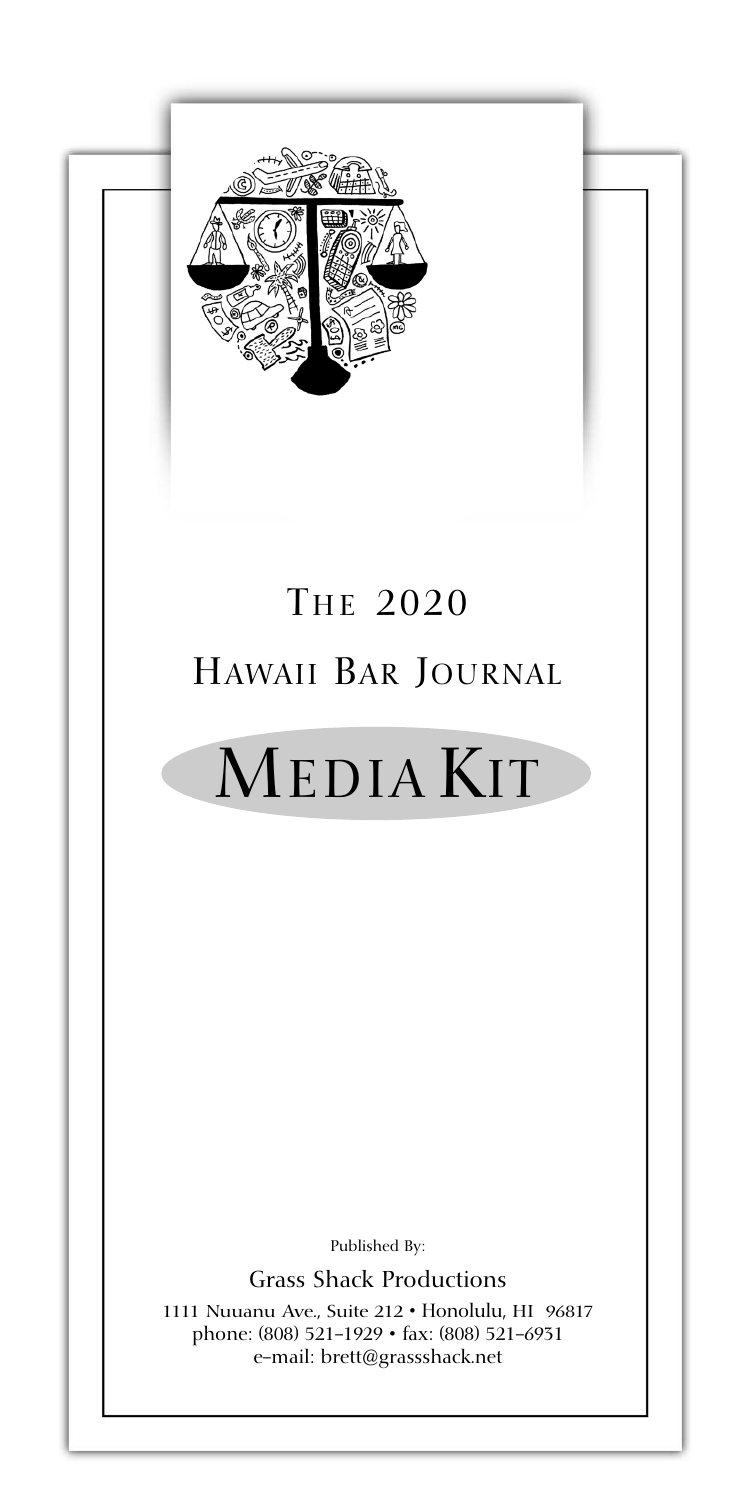

**OVERVIEW** 

 $\Gamma$  been bringing Hawaii's legal professionals news, views, and thought-provoking articles. Advertisers looking to reach affluent, welleducated business professionals will find an advertising campaign in the *HAWAII BAR JOURNAL* an excellent investment. The practice of law involves a constantly changing body of laws, court rules and legal precedents. This is what makes the BAR JOURNAL such essential reading (25.5 min. ave.) for every attorney. As the official publication of the HAWAII STATE BAR ASSOCIATION, the BAR JOURNAL serves as the major link between the association and its  $7,800 +$  members. The magazine is sent directly to every attorney licensed to practice law in the state of Hawaii. When comparing apples with apples, the Bar Journal's cost per thousand rate is nearly  $\frac{1}{3}$  of other Hawaii business magazines or journals. Simply put, it is the most cost effective way to reach the affluent business professional with print media.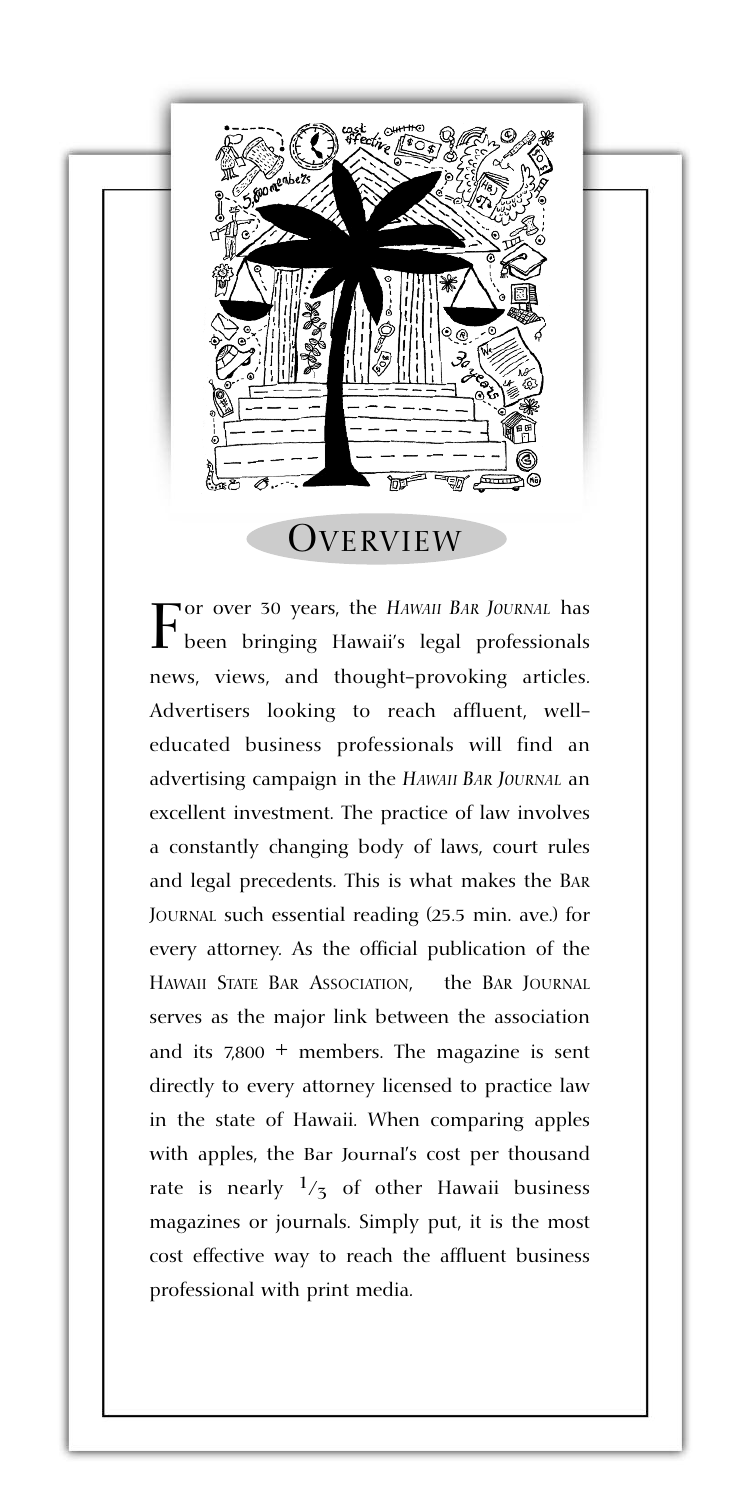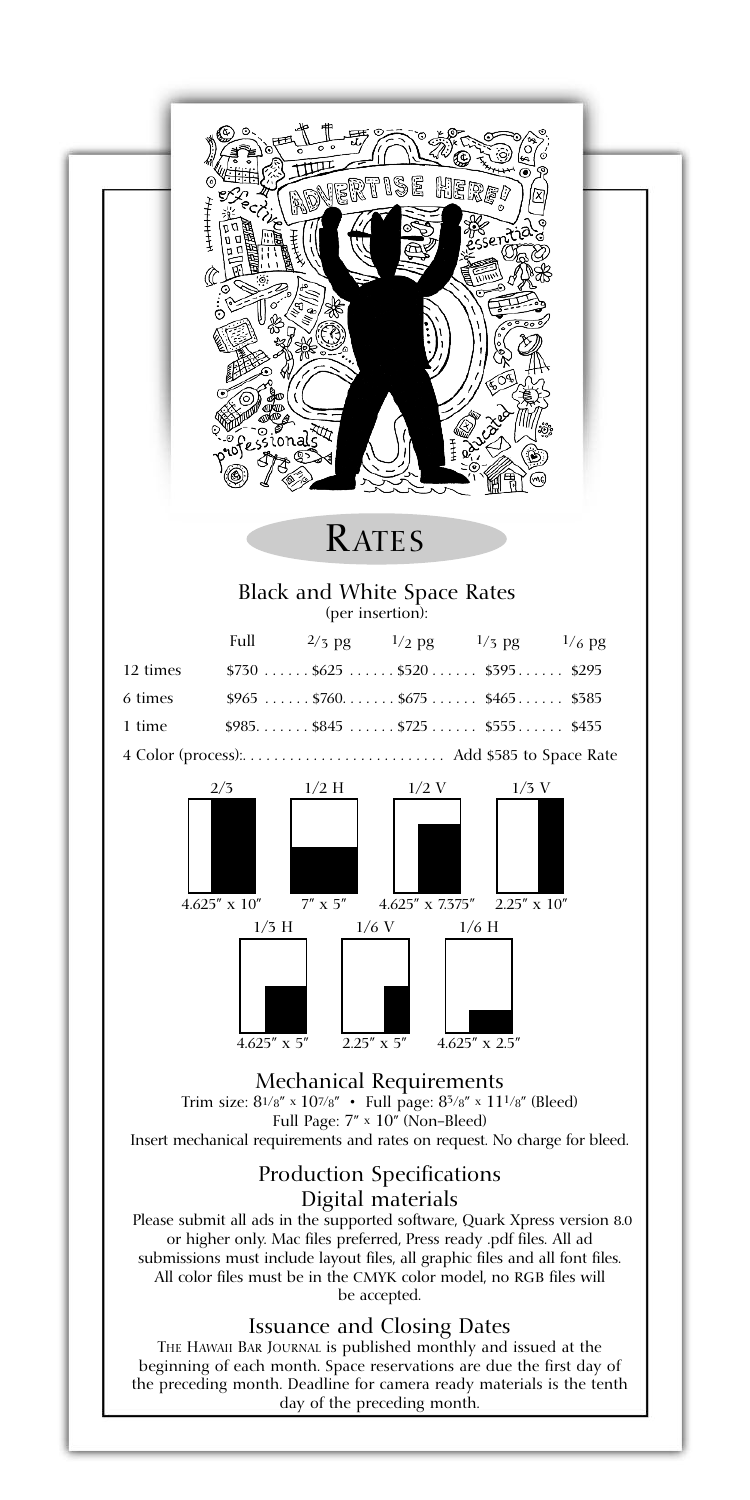

### 2020

### Editorial Schedule

January Interview of HSBA bar president

February Environmental impact statement rules update

> March Office of Information Practices

April Interview of Chief Justice Mark Recktenwald

May Report of the 2019 Bench-Bar Conference

> June Family law update

July Arbitration and mediation

August New circuit court rules

September The Department of Commerce and Consumer Affairs

October HSBA Sections - number of members, mission, activities

November Interviews of chief judges of the District Courts and Circuit Courts

December Celebration of pro bono, access to justice, good works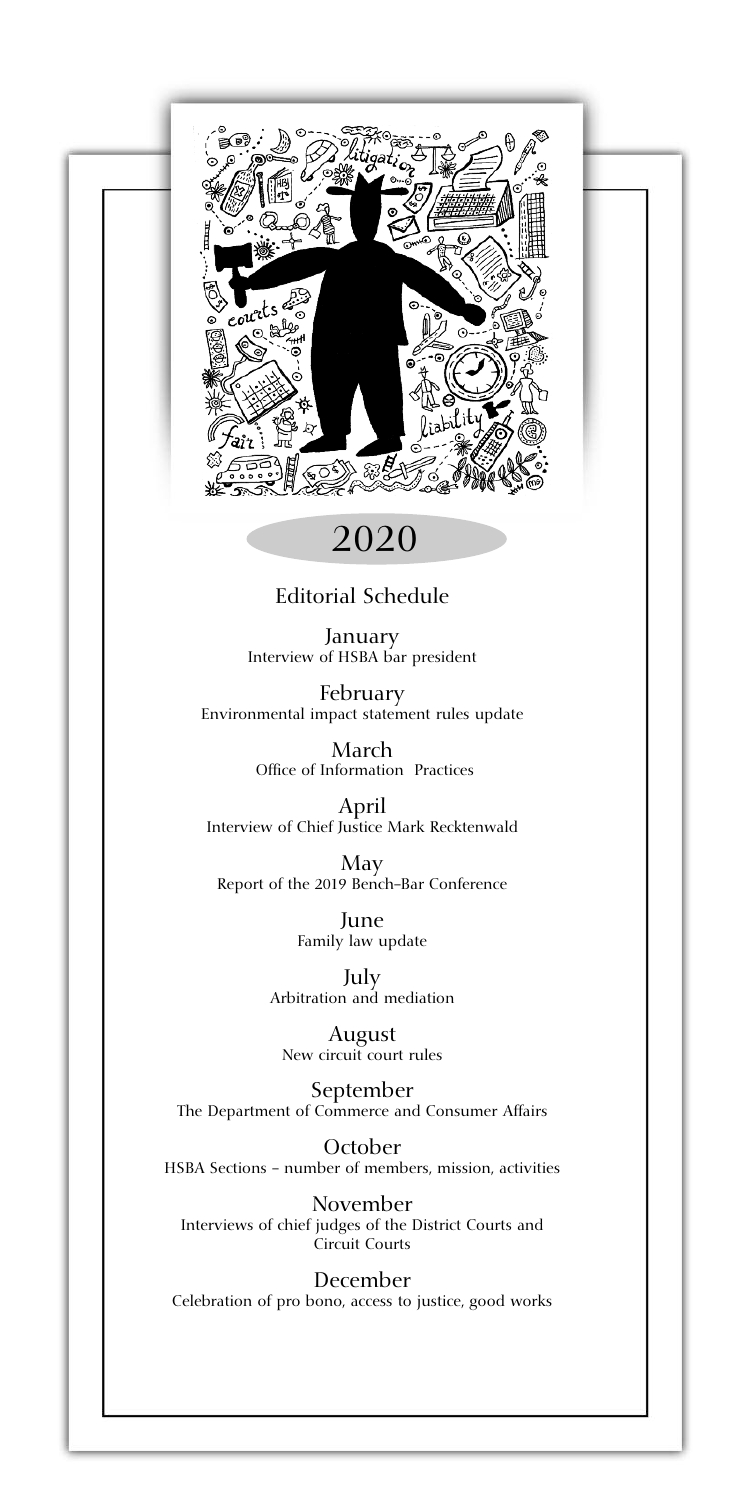

### DEMOGRAPHICS

The HSBA membership is largely comprised of established attorneys who have been in practice for more than 12 years.

| $12.7\%$ practicing law less than 3 years  |                                            |
|--------------------------------------------|--------------------------------------------|
| $22\% \ldots$ practicing between 4–7 years |                                            |
| 25.2% practicing between 8–12 years        |                                            |
|                                            | $40.1\%$ practicing law more than 12 years |

### Out of a sample group of active HSBA members

|              | 86%residents of Oahu                      |
|--------------|-------------------------------------------|
|              | 14% residents of neighbor islands         |
| $58.7\%$ men |                                           |
|              | $41.3\% \dots$ women                      |
|              | 48%born in Hawaii                         |
|              | 77% have not practiced law outside Hawaii |

### Ethnic Distribution

41.8% . . . . . Caucasians 20.2% . . . . . Japanese 18.6% . . . . . Other ethnicity 10.4% . . . . . Hawaiians or Part-Hawaiians 9% . . . . Chinese

#### Age Groups

23.2% . . . . . between 20–39 years of age 42.9% . . . . . between 40-59 years of age  $33.9\%$  . . . . . Older then 60 years of age

http://hsba.org/images/hsba/HSBA/Annual%20Statistics%20Re sults/2018\_Bar\_Statistics\_and\_Summaries.pdf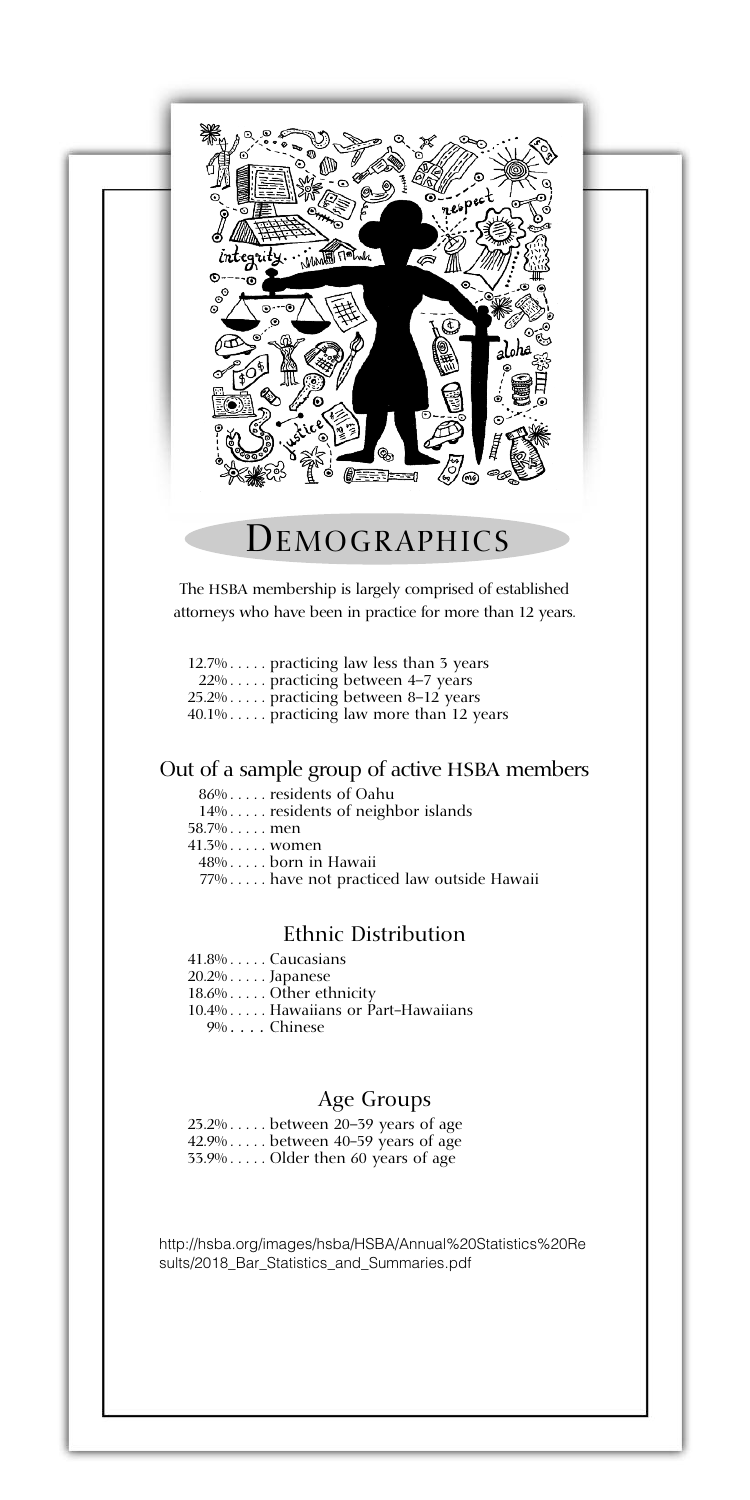

### HSBA DIRECTORY

The HAWAII STATE BAR ASSOCIATION's Annual Directory is a unique vehicle that gives you an opportunity to showcase your message all year long to every attorney in the state of Hawaii. The Annual Directory is the reference source within the legal community. According to a survey of the members, 96.8% of the respondents used the directory each day, and 24% use it more than 3 times a day. Advertising rates start at \$495 for this 350 + page book. Simply stated, there is no better way to reach this lucrative market with a single ad. If your budget allows for only one advertisement to the legal community, the Annual Directory is your most cost effective option.

#### Advertising Rates

| See page 3 for mechanical requirements |  |  |
|----------------------------------------|--|--|

#### Color Rates

Four color process . . . . . . . . . . . . . . . . . . . . . . . . . . . . . \$585.00

Press run 5,500 copies

Space Reservation: August 31, 2020 Art Deadline: September 15, 2020

Issuance Date: Fall, 2020